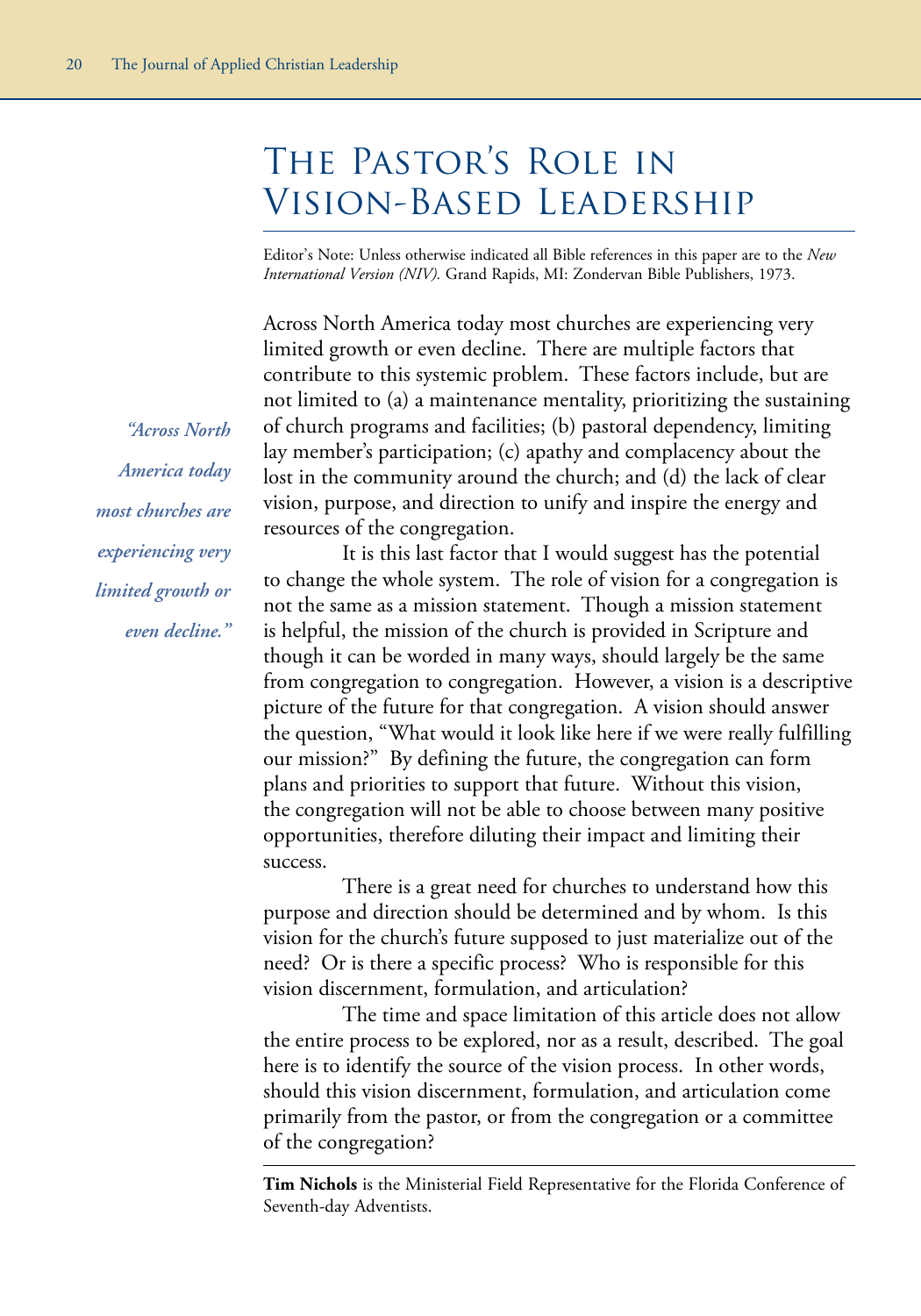Becoming clear about the best source for the origin of vision could be significant for pastors and churches. It seems that in current common practices visioning is thought of as a consensus process. So congregation and pastor seem to be waiting for the vision to just bubble up from the planning they do together. But the vision seldom arrives in a clear recognizable form. The congregational leaders may over time begin to see a pattern or a direction, but it is not well-formed or articulated. There is a significant difference between churches that have a vision to draw them forward and those that do not. Those who do not have a vision always seem to be about maintenance of programs and facilities. Those who have some vision are looking for more. More means trying new ideas, creating more than borrowing. These churches seem to be focused on making a meaningful difference rather than just surviving.

Identifying a leader's role in the process of establishing a vision could by itself create a pathway for realizing the potential of a congregation. I believe the commitment among our pastors and congregational leaders is sufficient; they just don't know the significance this one action could have in the life of the church.

#### **What We Learn From the World of Business**

One might assume the church has understood the meaning of being led by values and vision all along, but this has not always been true. It has largely been a revival of visionary leadership in the business environment that has brought the church back to its use (Hybels, 2002, p. 13). So what have business leaders learned about the power of vision that has made it so desirable to them?

Business leaders have found that leading large numbers of people in complex enterprises is not best accomplished through coercion, manipulation, or authoritative controls. They have realized that people respond best to workplaces that offer meaning and purpose to the work being done. Jerry Porras, co-author of *Built To Last: Successful Habits of Visionary Companies*, talked about the motivation vision offers in an interview with *Fast Company*:

I would say what's more important in these companies is that they want to live their values, they want to serve their purpose. . . . The visionary companies, they say we will shoot for the target of living our core values and pursuing our purpose. (Underwood, 2004)

Because they make an effort to understand and rally people around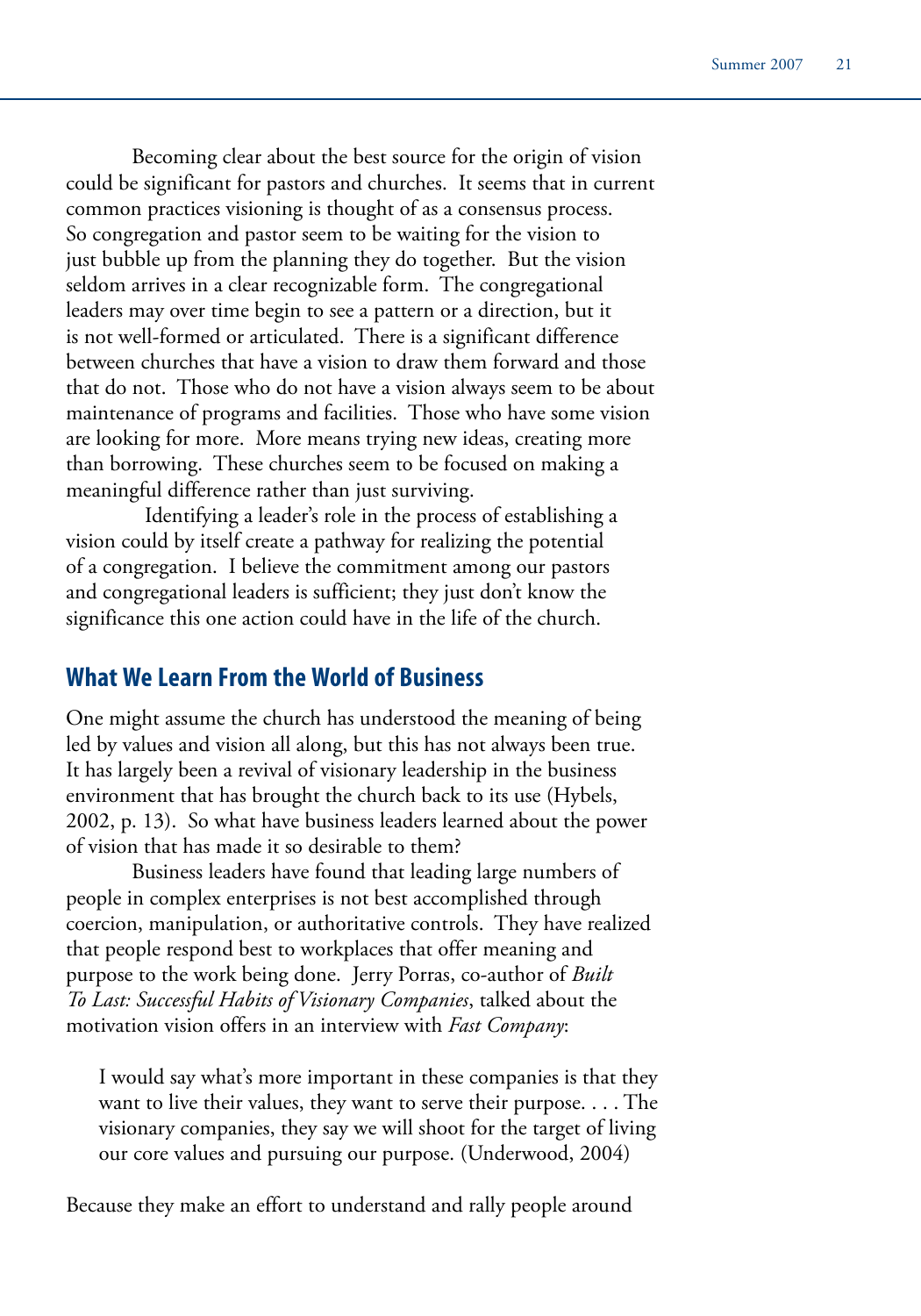"core values" and "purpose," they are able to gain loyalty and higher energy levels for the pursuit of the company's vision.

These businesses have discovered that it is not charisma that defines good leadership; it is the ability to see and lead into the future that makes a good leader. Kouzes and Posner (2002) put it this way:

The message thousands of people are sending is that unless they also believe an aspiring leader is forward-looking, they aren't likely to follow willingly. Just ask yourself, would you voluntarily enlist in a movement or join an organization in which the leaders have no idea where they're headed? (p. 111)

This is clearly a lesson the church needs to understand. We need to train and guide our pastor/leaders to be visionary in their leadership.

Another significant reason business leaders are taking hold of the vision process is the result it brings to efficiency and productivity. John P. Kotter (1996), a Harvard Business School expert on business leadership, explains what vision can do:

"Vision helps align individuals, thus coordinating the actions of motivated people in a remarkably efficient way. . . . With clarity of vision, managers and employees can figure out for themselves what to do without constantly checking with a boss or their peers" (p. 70).

This is also one of the practical reasons why functioning with vision in the church is so very important. Vision releases people in the church to contribute in innumerable ways toward the success of the shared dream. "Vision is specific, detailed, customized, distinctive and unique to a given church. It allows a leader to say no to opportunities, it provides direction, it empowers people for service and it facilitates productivity" (Barna, 1992, p. 39).

## LEADERSHIP PRINCIPLES AND VISION

Whatever leaders are hoping to achieve, they need the power of a vision to make it possible in the minds of their followers. There are at least three leadership principles that should be at work while leading people with vision.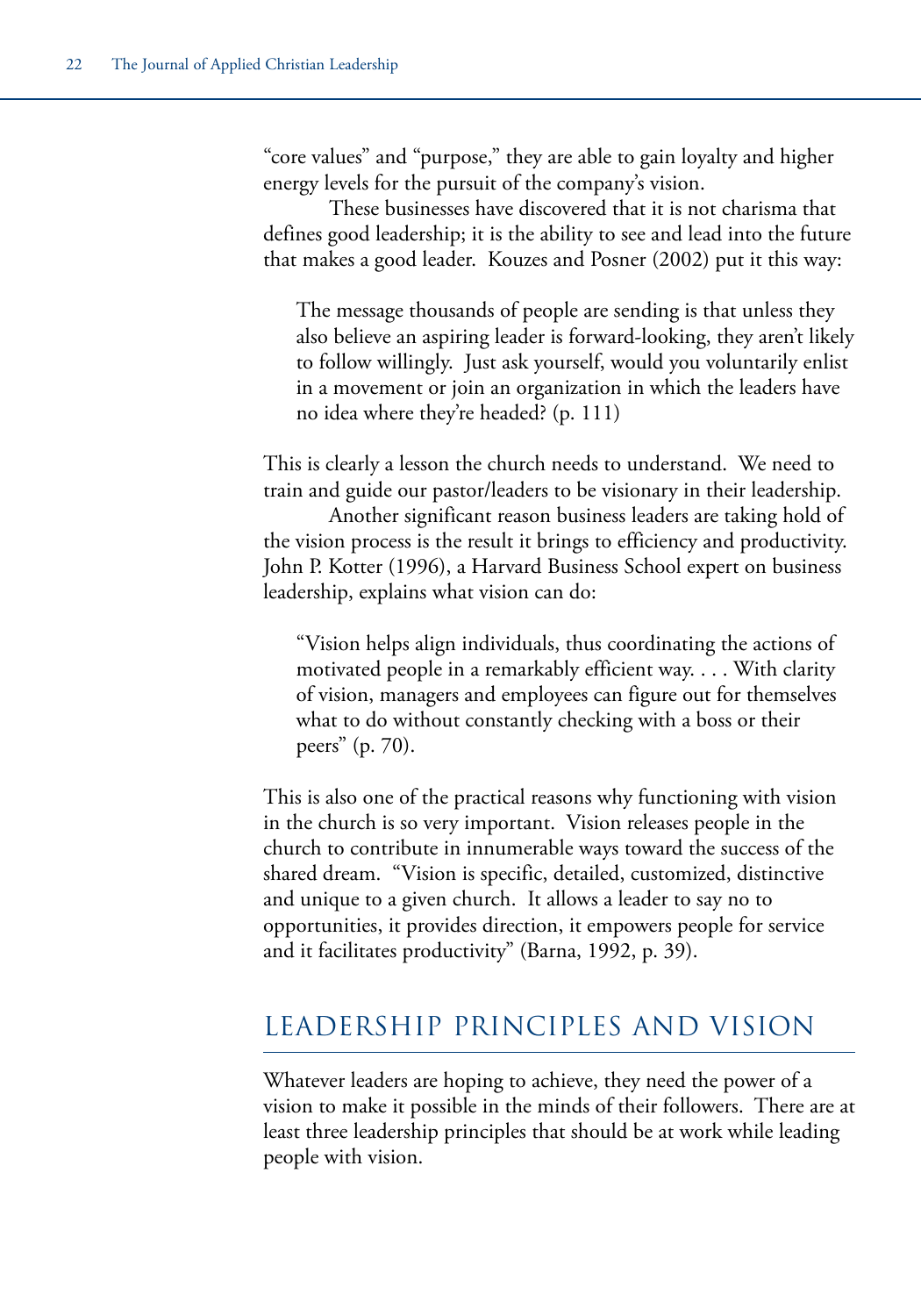## **Faith-Based Hope**

"Visions are about hopes, dreams, and aspirations. They're about our strong desire to achieve something great. They're ambitious. They're expressions of optimism" (Kouzes & Posner, 2002, p. 125). Christian pastors experience times when the challenges seem impossible, but leaders find ways to express hope and reveal faith in God's unfolding purpose. Establishing a clear, compelling vision will guide leaders' efforts and keep them moving in a positive direction. "Vision sustains us in hard and troubled times, reminding us of the purpose behind our work" (Sellon, Smith, & Grossman, 2002, p. 42). Disagreements can occur in the church over ministry methodology or programming priorities. A vision can help the church rise above these issues to a higher goal. A congregation is able to set aside many smaller issues when it has a clear picture of a future worthy of their sacrifice. "People claimed by a compelling vision describe the future with a longing and passion in their voices" (Sellon et al., p. 46). A clear vision will give people hope for better ways and better times in the most difficult of circumstances.

## **God-Given Passion Stirring Shared Vision**

When a congregation has found a shared vision through the leadership of a pastor/leader whom they trust, they will make tremendous personal sacrifices to support him/her in making the vision a reality. It is the responsibility of leaders to see the possibilities of the future and to provide a positive climate for members to engage in unfolding, refining, and sharing that vision together. Only then will a distinct and inspiring shared vision emerge (Kouzes & Posner, 2002, p. 131). "Vision has no force, power or impact unless it spreads from the visionary to the visionless. . . . For the vision to have impact, it must be a shared vision" (Barna, 1992, p. 52).

From the perspective of business organization, Peter M. Senge (1990) knows that "few, if any, forces in human affairs are as powerful as shared vision" (p. 206). While the business world has great motivation to create shared vision because of what it can do for profit and productivity, leaders in the church should be able to stir so much more passion because we are about transforming lives now and saving them for eternity. Our mission could not be any higher; it comes from God. As leaders in the church, we have every reason to have great vision. So what keeps us from having a powerful vision in every church?

*"When a congregation has found a shared vision through the leadership of a pastor/leader whom they trust, they will make tremendous personal sacrifices to support him/her in making the vision a reality."*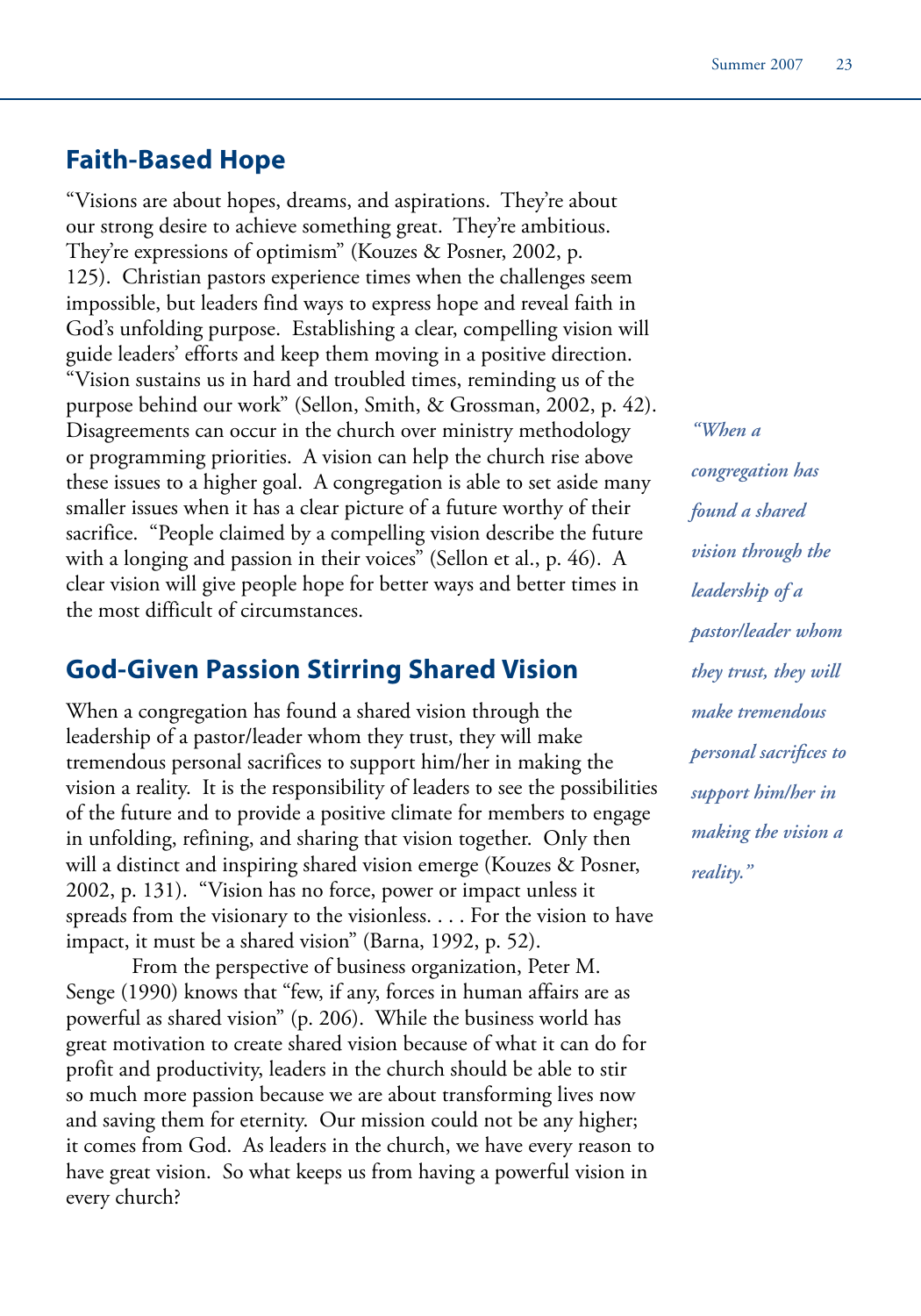## **Courage to Challenge the Status Quo**

It is possible we are just not clear about the potential God would have us see for the church. It is also possible that we are uneasy about the consequences of casting a vision that may be a challenge to complete. Do we as leaders really want to take on more than we already have on our shoulders? Leadership requires us to move out of our comfort zone for worthy causes, and challenge others to do the same. The gospel is the worthiest of causes. The church is not today what it could be. The churches we serve could be more. If they were what God designed the church to be in the world today, what would they be like? By answering this question, we have begun to understand what it means to challenge the status quo. A shared vision has the potential to move us much closer to that ideal. Leaders are aware of the cost, but they are also willing to take risks to achieve the vision that is of so much greater value.

As a pastor and son of a pastor, Andy Stanley (1999) understands what this looks like: "Vision requires visionaries, people who have allowed their minds and hearts to wander outside the artificial boundaries imposed by the world as it is. A vision requires an individual who has the courage to act on an idea" (p. 18).

# GOD'S CALL TO VISION

The concept of visionary leadership does not have its roots in Harvard Business School or Wall Street. God has called upon His people through all of earth's history to follow the vision messages He has created and provided to His appointed leaders.

## **God Calls Leaders**

Expecting a leader to lead with vision is not a new idea. The Bible provides many stories where God has sent human leaders with a specific vision to do bold things for Him. "Moses, Samuel, Nehemiah, Paul, Philip, Peter, and many others were directed in important ways by visions from God" (Herrington, Bonem, & Furr, 2000, p. 52). It is difficult to find a place in Scripture where great acts were accomplished for God or His people without identifying a person who was appointed or in some way called by God to take the lead. Usually that person was given a descriptive picture to help them capture the vision for their task. Abraham was told that his descendants would be as numerous as the stars in the heavens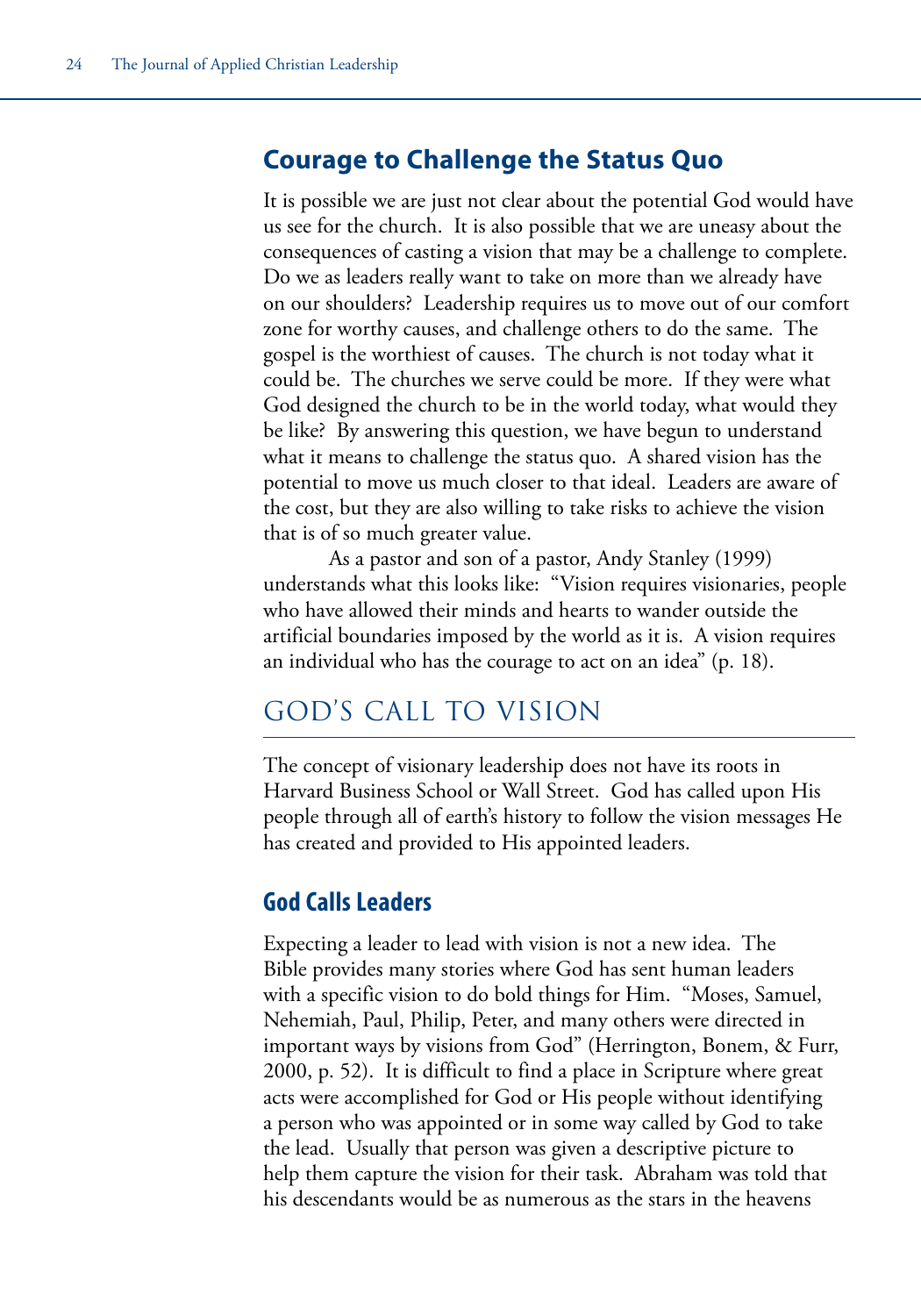(Genesis 15:5). Moses was told by God from a burning bush, "So I have come down to rescue them from the hand of the Egyptians and to bring them up out of that land into a good and spacious land, a land flowing with milk and honey" (Exodus 3:8). Matthew's gospel tells the account of Jesus finding two fishermen, "Simon called Peter and his brother Andrew." Jesus casts a vision: "Come, follow me, . . . and I will make you fishers of men" (Matthew 4:18-19). In each of these accounts these men were willing to surrender everything to follow the vision, and lead others to do the same. What one does not find in the biblical account are leaders looking for vision to arise out of a group decision.

Any person whom God chooses to speak to is eligible to receive the vision. Once a person receives the vision from God, they hold the responsibility to lead. Neither does God only give the vision to the appointed leader; He gives the vision to the one whom He chooses to become a leader. Aubrey Malphurs (1999) identifies the issue squarely:

Not only is there a problem with finding a biblical foundation for coleadership [*sic*], the greater problem is that people cannot follow a group. It is imperative that there be a single leader or, on a ministry team, a leader of leaders. (p. 44)

#### **God's Purpose for Vision**

Before Jesus left the disciples to continue His ministry, He shared His plan for them. But it was much more than a plan: it was a vision (Easum, 1997). In Acts 1:8 we read where Jesus said, "But you will receive power when the Holy Spirit comes on you; and you will be my witnesses in Jerusalem, and in all of Judea and Samaria, and to the ends of the earth." In Matthew 28:19, 20 we find a similar description of the vision and purpose given to the disciples. These two descriptions of the vision defined by Jesus have moved millions of Christian believers to "go and make disciples of all nations" (Matthew 28:19). The vision God has for the church today is captured in these same passages. What He calls churches to do today is to understand a clear vision for how this will be accomplished in their culture and geography. God is calling leaders to lead His people to venture something significant for His kingdom today.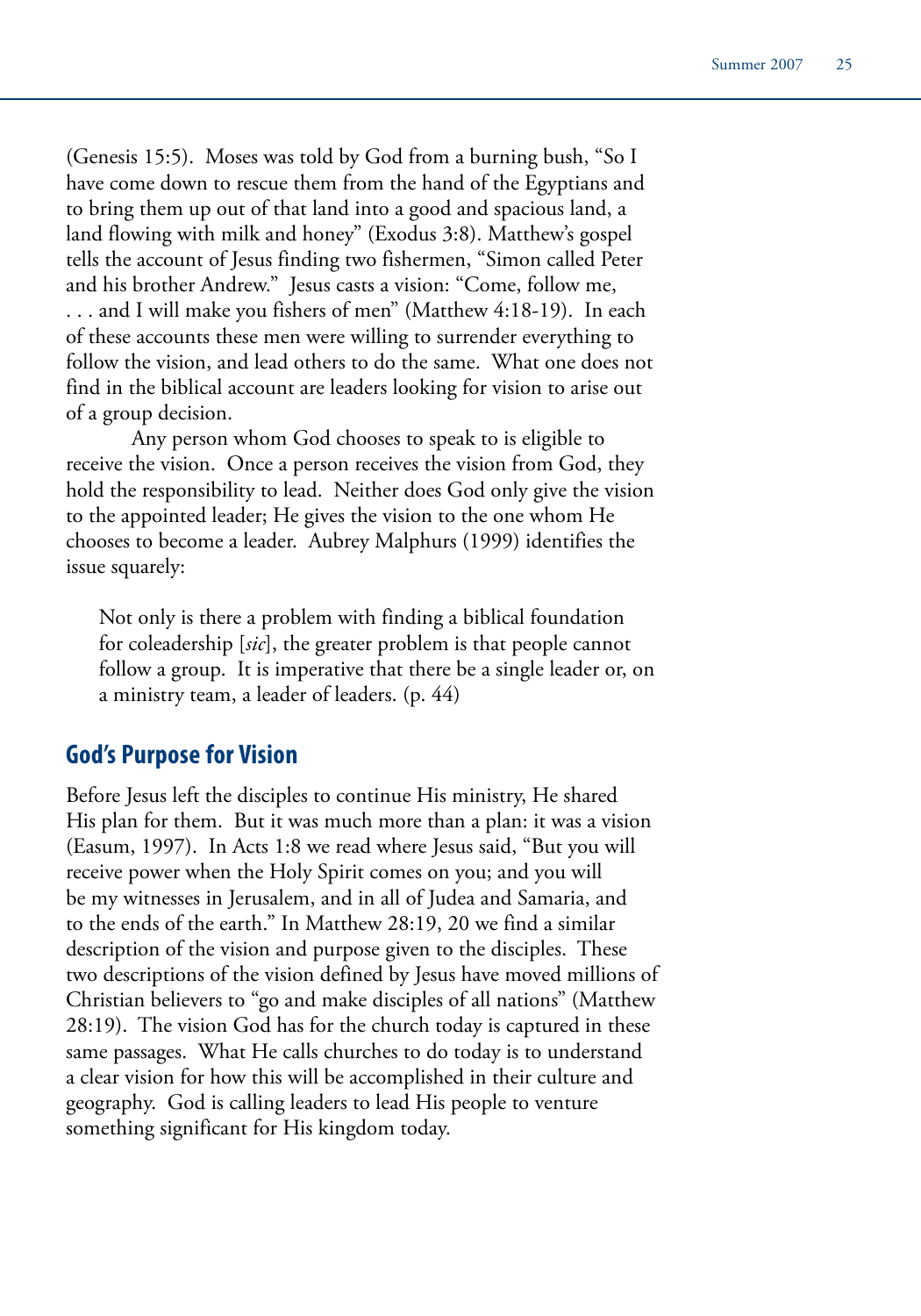#### **The Genesis of Vision**

If the positive influences and benefits of a vision are going to become available to more churches, it is necessary to understand how a vision comes into existence. Where does vision originate? The business community may have their answers to this question, but in the church vision ultimately comes from God. God may use others to capture and communicate His will, but He is the author of the church's purpose and destiny. The authors of *Leading Congregational Change* remind us that "for the vision to have power in the life of the congregation, it must first and foremost come from the heart of God" (Herrington et al., 2000, p. 56). We may seek it, we may receive it, but we do not create it—it comes from God (Sellon et al., 2002, p. 41).

Who then is responsible for hearing God's vision for the church? Of course every believer is responsible for hearing God's purpose in his or her life, but the church is not an individual. The church is to function as a body of believers, so it is by nature an organization of believers, and organizations require leaders. Herrington et al. (2000) describe the process this way: "Initial *input* may come from the vision community or the entire congregation. . . *First drafts* are usually written by an individual, not by committee, and most often by the senior pastor" (p. 52).

As a result of his experience in church transformation, Thomas Bandy (1999) is more direct about his view of how visions occur: "Biblical visions come only to individuals. They don't come to committees, task groups, or official boards on retreat. The [*sic*] come to individuals in the clarity of core values and bedrock beliefs."  $($ ¶5)

Even those who see visioning as more of a process that includes an extensive and formal gathering of individual perspectives see the essential role of a leader enabling the process. Aubrey Malphurs (1999), who has written several books on the subject of church strategic planning, visioning, and mission statement formation, carefully places the responsibility on one who is the "cultivator":

The vision cultivator initiates and develops the organization's unique vision, which empowers the vision community for ministry. He initiates the process by challenging the ministry to come up with a clear, challenging vision. He develops the vision initially but solicits the input of others to the extent that it becomes everyone's vision. (p. 51)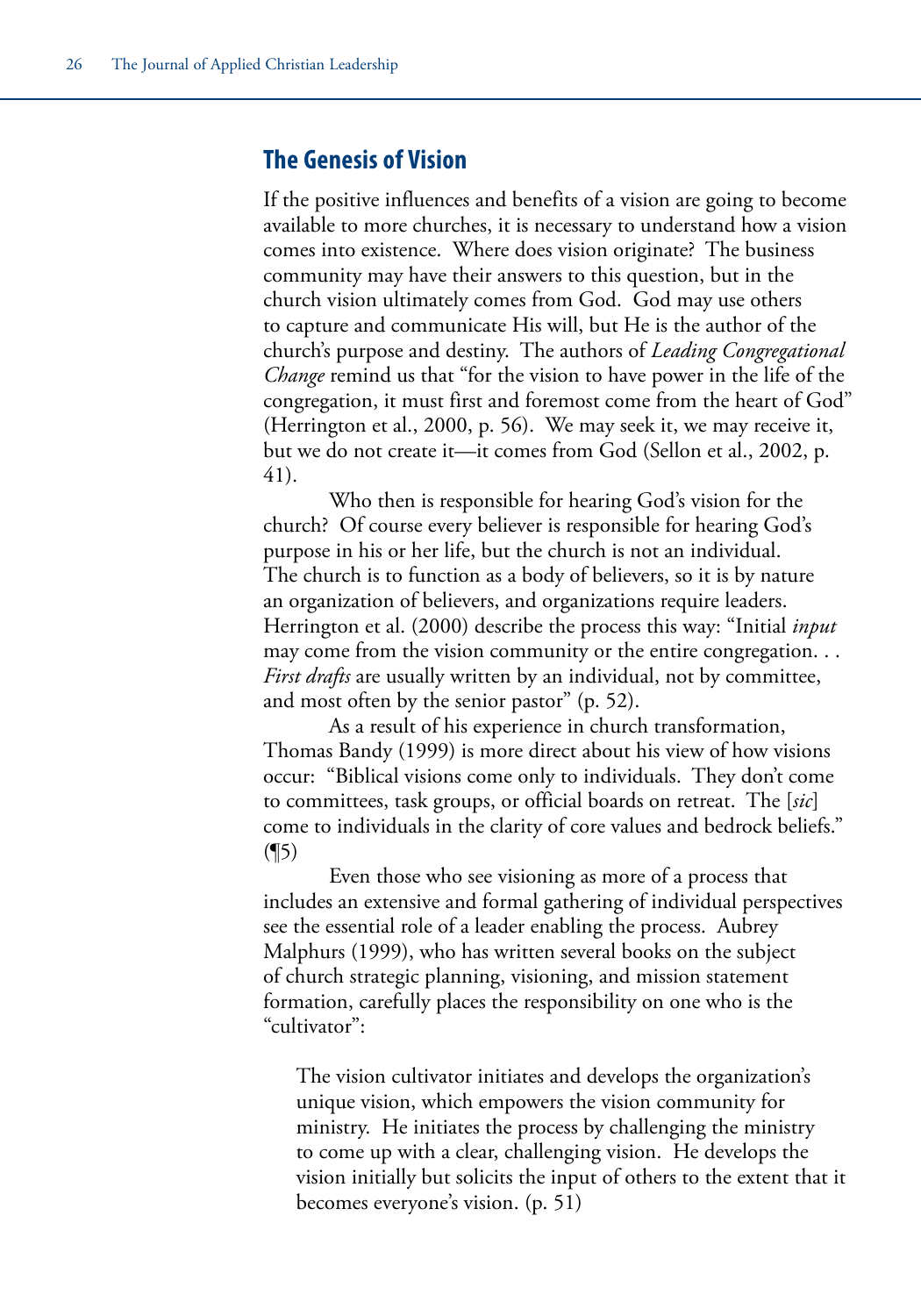Could the placement of responsibility be much clearer? The pastor as the leader appointed both by God in his calling and by the church organization through committee, is the leader of the local church. Since leadership and vision are so closely tied together, the pastor must seek clarity of vision if he/she would lead. George Barna (1992) describes the failure of so many churches to experience a clear vision. He says it is due to a belief in a series of 20 myths about vision. Notice his choice for the number one myth: "Myth 1–Vision should be the result of a consensus among the church's key leaders regarding future activity by the church. Reality–Vision is not the result *of* consensus; it should result *in* consensus" (p. 45).

#### **The Leader's Role**

So the pastor/leader is responsible to seek, discern, and articulate vision. How does a pastor go about doing this? The pastor/leader should first seek God's leading in this matter. If the pastor/leader runs ahead of God in this he or she may, even without knowing it, present his or her agenda rather than God's. It is important for the pastor/leader to take a humble approach at this step, to gain the assurance that God is the source of the vision. Much later in the process this confidence will be needed to courageously defend the heart of the vision. Many of the classic spiritual disciplines such as prayer, Bible study, solitude, fasting, and reflection could bring the pastor into the right place to begin hearing God's desires. The pastor/leader should listen to people's needs, become familiar with the community around the church, and talk with the members about their values and core beliefs. Praying about the needs he/she observes and asking God to clarify His response to those needs are essential steps. Out of this experience God will reveal a need, and a vision in answer to that need.

James M. Kouzes and Barry Z. Posner (2002), in writing about leadership from the secular business perspective, describe the importance of reflective searching of the heart for vision. "Finding your vision, like finding your voice, is a process of self-exploration and self-creation. It's an intuitive, emotional process" (p. 115). Bill Hybels (2002) pursues a similar track when he describes the personalization of the vision. "So first, leaders see the vision. Then they feel so deeply about it that they inspire others. The next step in the progression is for leaders to take responsibility for the vision. They have to own it" (p. 36).

What if the church already has a well-established and successful ministry? Should every new pastor bring a new and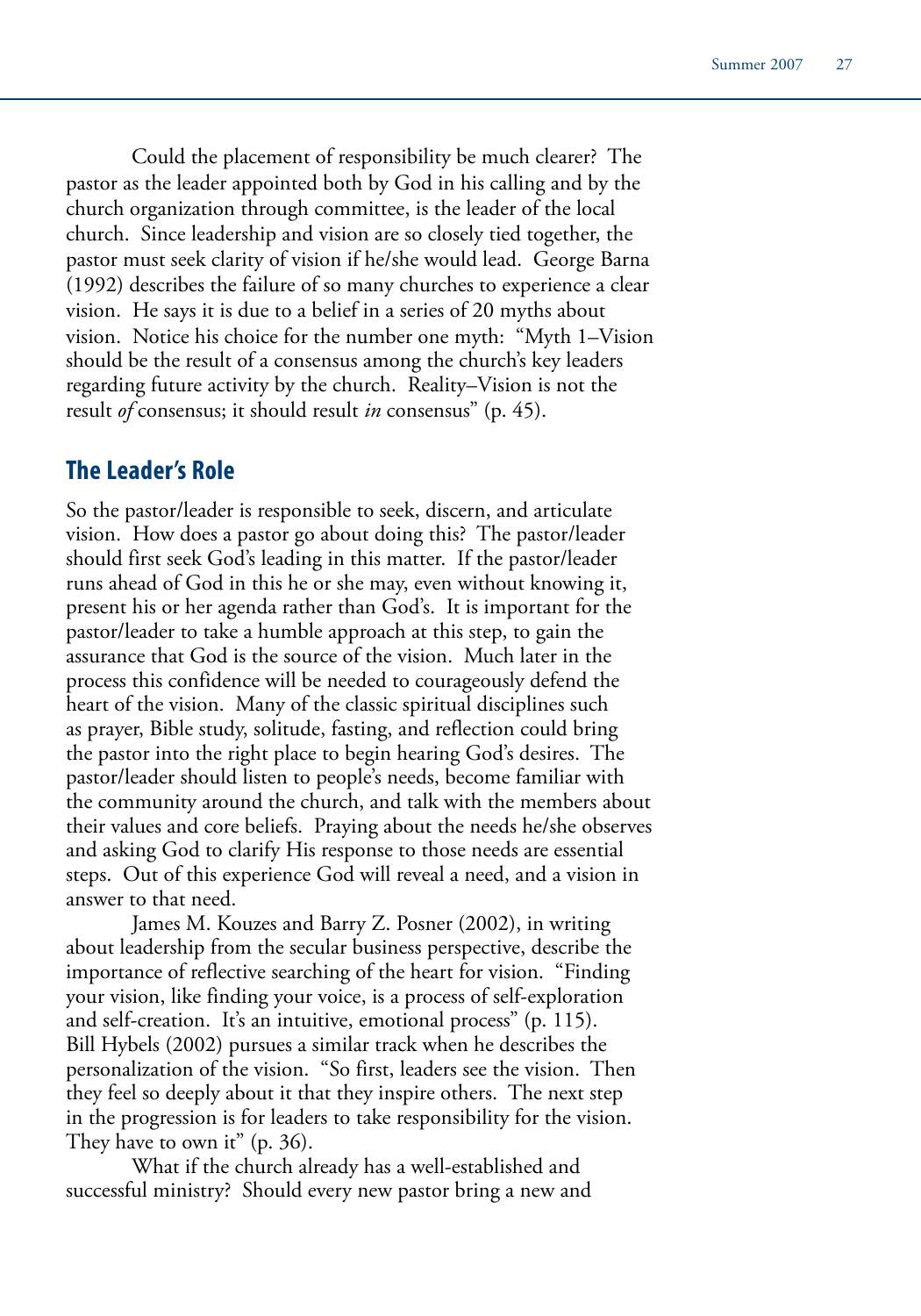separate vision? That probably would not be wise. In these situations, where the church is healthy, the pastor needs to focus on discerning the vision God has already revealed to the congregation. This vision is to be found in observing the direction of ministry revealed in the giftedness and passion of the church members. In such cases the pastor's role as a leader still makes him or her responsible for the clear articulation of the vision he or she has found existing in the life of the congregation (Rainer, 1994, p. 44).

#### **Arriving at Shared Vision**

Even the most inspired and prayerfully sought vision will mean nothing to the life of the church, if the pastor/leader does not carefully and seriously approach the congregation with a process for their ownership of the vision. "You can't impose a self-motivating vision on others. It has to be something that has meaning to your constituents, not just you" (Kouzes & Posner, 2002, p. 112). Turning a vision into a shared vision requires more than just "sharing" the vision as in a monologue; it demands a dialogue. "It is not truly a 'shared vision' until it connects with the personal visions of people throughout the organization" (Senge, 1990, p. 214). For the pastor/ leader to accomplish this connection, it means he/she has not only listened well to God speaking, but also listened well to the values, passions, and vision of the people. "Shared visions emerge from personal visions. . . . It is rooted in an individual's own set of values, concerns, and aspirations. This is why genuine caring about a shared vision is rooted in personal visions" (Senge, 1990, p. 211). This interactive vision dialogue is a step that is often missed or undervalued.

Here is an opportunity for a true expression of our belief in the New Testament out-pouring of the Holy Spirit in the life of every believer. Just as the pastor has prayerfully sought and reflectively listened to God for the passion-stirring vision, it is now his/her responsibility to lead the individuals around him/her through a discovery of personal vision before moving to a corporate vision. This may involve leading a core team of congregational leaders in a process of discovery of personal vision and God's calling in their lives. From this beginning, the process can expand to the full congregation. This can take time. For a pastor/leader to gain the trust of the members enough to be able to hear them sharing their true heart requires patience and a true concern for people. "Making the transition from the pastor's understanding of God's vision to a genuinely shared vision is delicate" (Herrington et al., 2000, p. 57).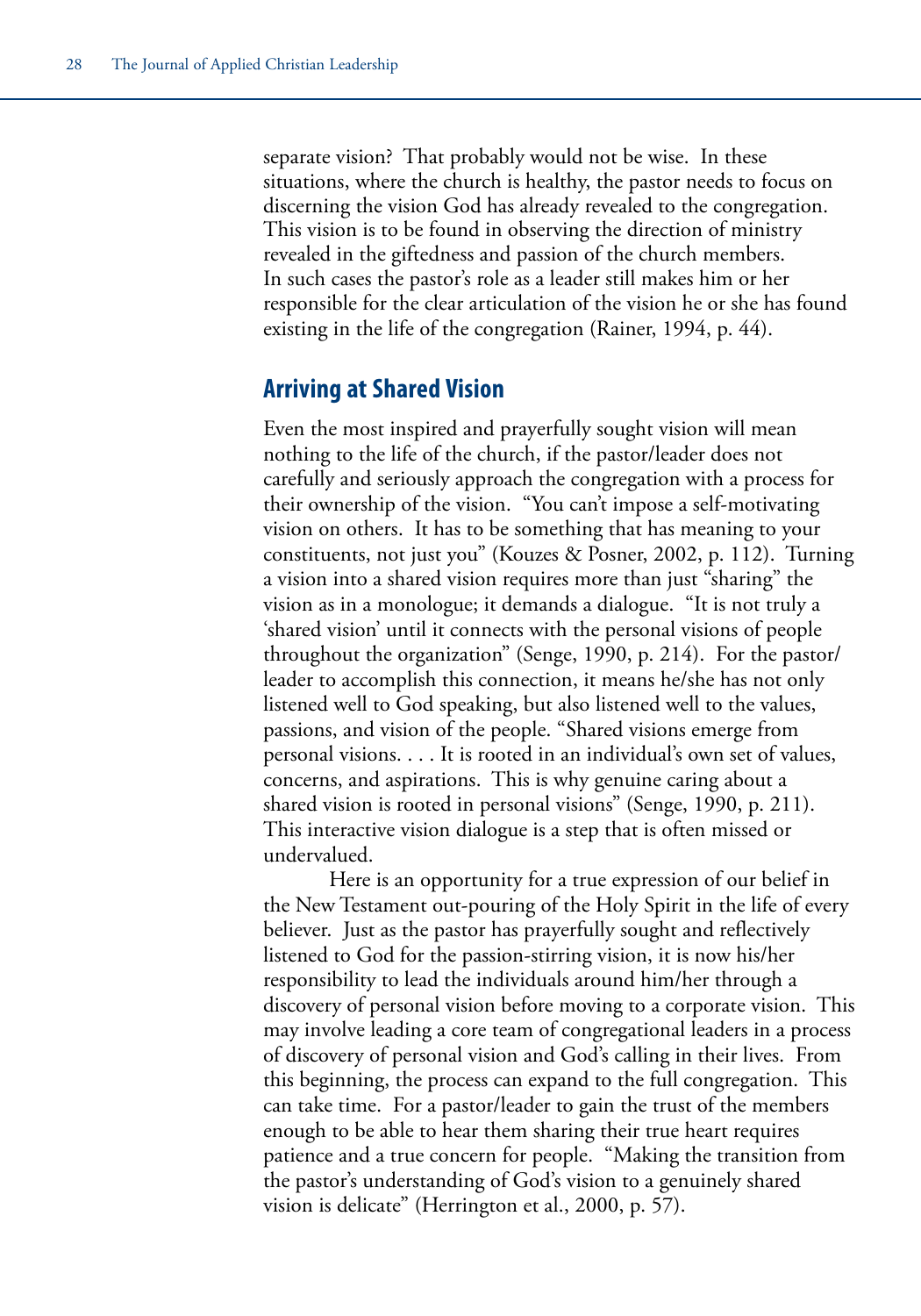### **Sustaining the Vision**

Finding a shared vision worth the time, talent, and resources of our people to accomplish is not simple or quick. Yet too often the writing of a vision statement is treated as if it were just another task to check off a list. Sometimes we hear, "We have done that, so we won't need to talk about vision for awhile." The whole point of a "vision" is to create a description of the future for the church so it can be *actively* pursued and become a reality over time. Discerning, capturing, describing, and articulating the vision are not the completion of the vision process; they are only the beginning. "There is no auto pilot in the enterprise of visioneering. Sustaining a vision's forward motion requires the visionary's constant attention. Preserving the integrity of a vision demands that the navigator be fully engaged" (Stanley, 1999, p. 259).

For the vision to have an effect on the life and ministry of the congregation, it must become a vital part of the planning, decisionmaking, and communication activities of the church. "If the vision is not communicated in a compelling way, then the organization is going to be unfocused. Wherever focus is lacking, only random activity is left" (Stanley, 2004, p. 68). Rick Warren (1995) has often been quoted for this valuable contribution to understanding the importance of repeating the vision:

Vision and purpose must be restated every twenty-six days to keep the church moving in the right direction. In other words, make sure you communicate your purpose at least monthly. It is amazing how quickly human beings—and churches—lose their sense of purpose. (p. 38)

Repeating the vision does not mean repeating a slogan. The vision may be represented by a slogan, a graphic, or even a metaphor. But the vision is always more than the phrase or image that represents it. It is the heart and passion of the vision that needs to be repeated, so that the people will be moved by its meaning.

We should not think this repetition or communication of the vision can be reduced to a mechanical process. If the vision is going to continue to be "compelling," it will need to be freshly spoken and described on a regular basis. Maybe even better is what Bill Hybels (2002) proposes: "How does a leader best communicate vision? By embodying it. By personifying it. By living it out" (p. 38).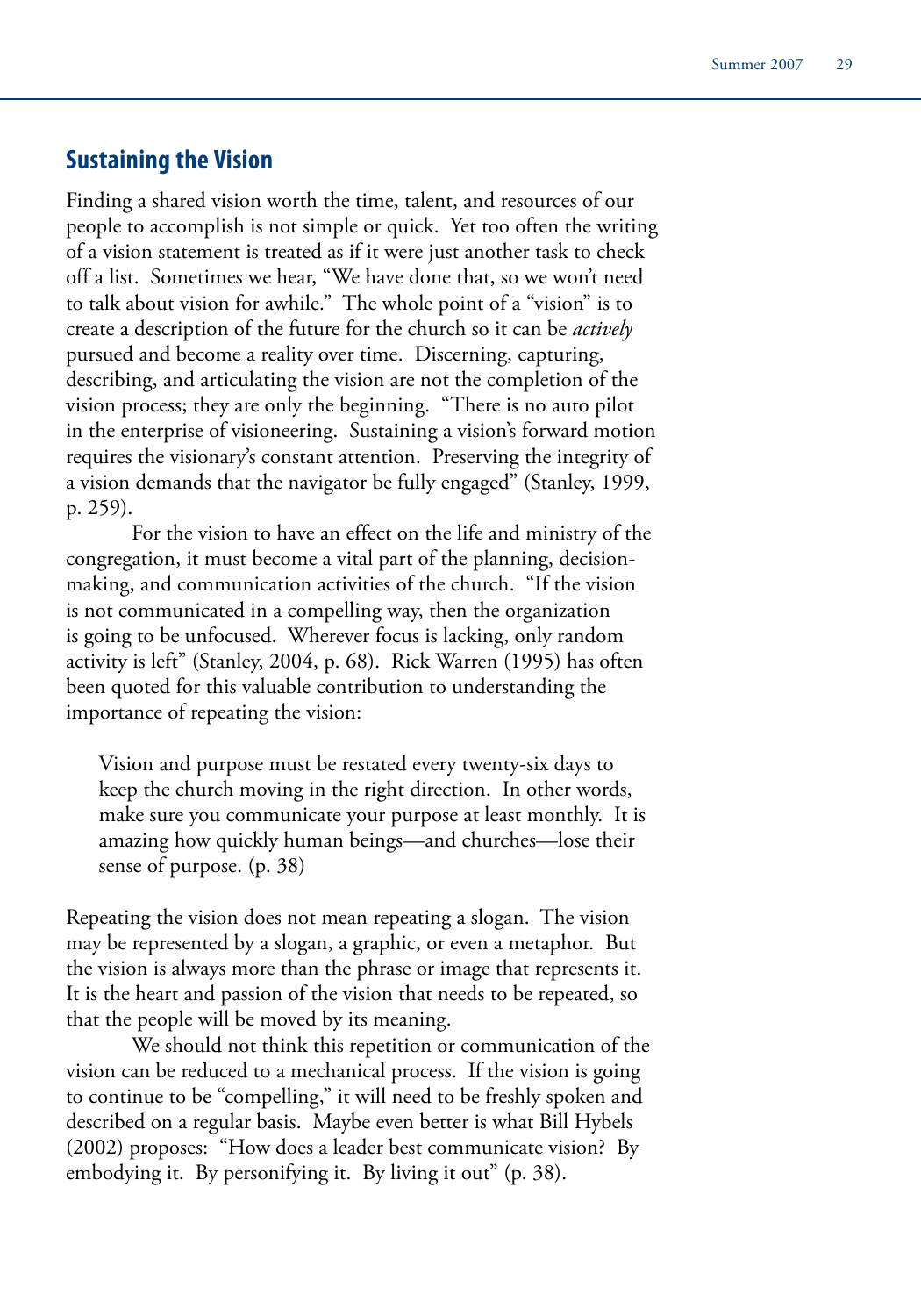#### **Conclusion and Summary**

One of the greatest needs in the North American church today is to energize a shared ministry between clergy and laity. The work to be done requires more gifts, more ideas, more resources of time and energy than pastors can produce. Every member is needed for who they are and what they can bring to the effort. If we are to impact our portion of the world with the message of Christ, we need to broaden our influence. For this to occur requires leaders who will paint a picture of what can be in the days ahead for the church. Such a vision has the potential to unify and multiply our efforts. We need to believe in a possibility greater than ourselves and our previous accomplishments. The future of the church fulfilling its purpose is dependent on visionary leaders who will call us to rise to a new level together.

This article has explored the importance of vision in the leadership role of the pastor. It has clarified that pastors have a responsibility to incorporate shared vision into their leadership method. The pastor may start alone seeking God for guidance, or he or she may create urgency for others to join in the visioning quest. Either way, a leader has the choice: lead with vision or manage the status quo. This should never invite the leader to boost his/her ego over the vision. The vision is not a territory to be possessed. The vision must always be subject to God's leading and open for prayerful reconsideration. The vision is designed to serve God's purpose, so the leader who delivers the vision should always see himself/herself as a servant.

Therefore we need to train our pastors and other congregational leaders how to seek and clarify a vision for the local church. We need to equip them and mentor them in the process so they can succeed. We need to help them articulate and energize the vision. When we do this, we will truly empower members and clergy to join their lives together in the compelling, transformational power of a God-honoring vision.

#### **Basic leadership steps toward a congregational vision:**

- **1. The leader seeks to hear God's heart through spiritual disciplines.**
- **2. The leader observes human needs that "cry out" for solutions.**
- **3. A vision in response to the need begins to stir in the leader's heart.**
- **4. The leader invites others around him/her to join in the seeking and observing steps.**

*"One of the greatest needs in the North American church today is to energize a shared ministry between clergy and laity."*